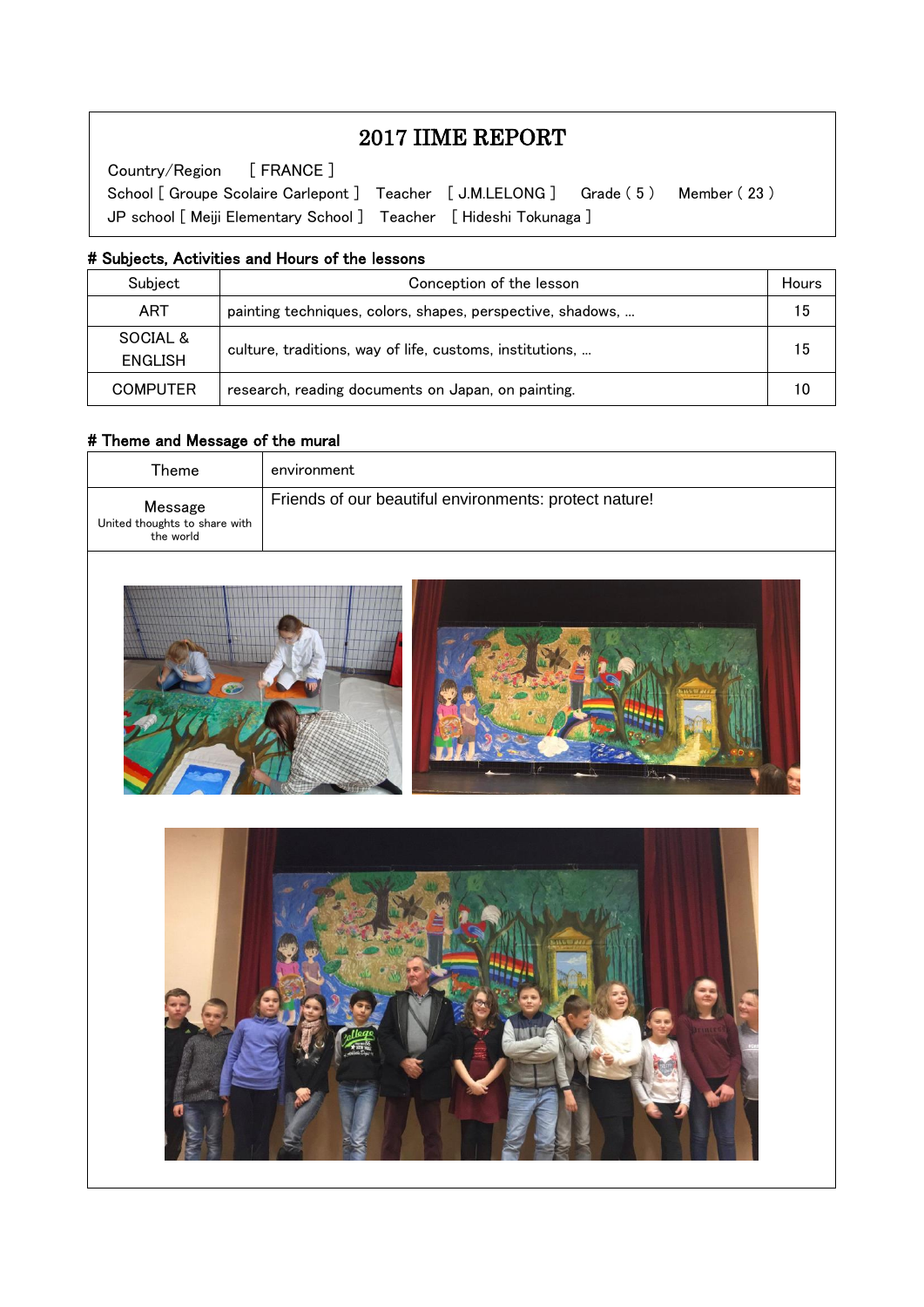#### # Effects and the Problems

| Effects your students have gained                                                                                                                                                                                                                                                                                                                                                                                                                                                                                                                                                                                                                                                                                                                                                                                                                     | Points for further improvement              |
|-------------------------------------------------------------------------------------------------------------------------------------------------------------------------------------------------------------------------------------------------------------------------------------------------------------------------------------------------------------------------------------------------------------------------------------------------------------------------------------------------------------------------------------------------------------------------------------------------------------------------------------------------------------------------------------------------------------------------------------------------------------------------------------------------------------------------------------------------------|---------------------------------------------|
| Our students appreciate the values, beliefs and<br>traditions from Japan. We wanted them to<br>communicate through language, art and video using<br>different techniques. The planned actions have also<br>given students access to rights and duties as well as<br>responsibilities, to achieve global citizenship.<br>Our actions are based on key skills: communication in<br>the mother language, communication in a foreign<br>Mathematical<br>literacv<br>basic<br>language<br>and<br>competences in science and technology, Digital<br>Culture, Learning to learn, Interpersonal, intercultural<br>and social and civic competences, entrepreneurship,<br>cultural expression. The actions put in place to<br>discover Japan (geography, history, symbols,<br>traditions, language, customs, daily life, fairy tales,<br>famous characters. ). | Provide for more regular (skype) exchanges. |

# # How has your impression toward your partner's country/region and the world changed?

| Changes in the students                                 | Changes in the teachers                        |
|---------------------------------------------------------|------------------------------------------------|
| knowledge of their own culture;                         | motivation for the profession;                 |
| motivation for the study of foreign languages;          | confrontation with subjects / new knowledge;   |
| skills in the English language;                         | confrontation with different teaching methods; |
| skills to work in teams; interest in other countrie and |                                                |
| culture:                                                |                                                |
| knowledge of life and studies in Japan;                 |                                                |
| tolerance of another culture;                           |                                                |
|                                                         |                                                |
|                                                         |                                                |

## # Flow of the Activity

| Content                                         | Month | What you did                                                                                                                                                       | Your students attitude/reflection                                                                                                                              | Subject |
|-------------------------------------------------|-------|--------------------------------------------------------------------------------------------------------------------------------------------------------------------|----------------------------------------------------------------------------------------------------------------------------------------------------------------|---------|
| <b>MEET</b><br>$Self-$<br>introduction          | Sept  | Presentation of Japon; way<br>of life, culture,                                                                                                                    | Students studied Japan; they prepared<br>illustrated<br>cards<br>with<br>presentation<br>photos. Publication of articles, videos<br>and photos on our website. | English |
| <b>SHARE</b><br>Research on<br>the theme        | Nov   | Work on cutting the mural:<br>how to divide into two equal<br>parts, find an original way.                                                                         | Students searched many ways to share<br>the mural. Publication of articles, videos<br>and photos on our website.                                               | Math    |
| <b>UNITE</b><br>United message/<br>Mural design | Dec.  | <b>Students</b><br>explored<br>the<br>environment<br>Japanese<br>painted on the mural. They<br>then searched the French<br>environment that can draw<br>and paint. | They chose that they want to draw.<br>Publication of articles, videos and photos<br>on our website.                                                            | Art     |